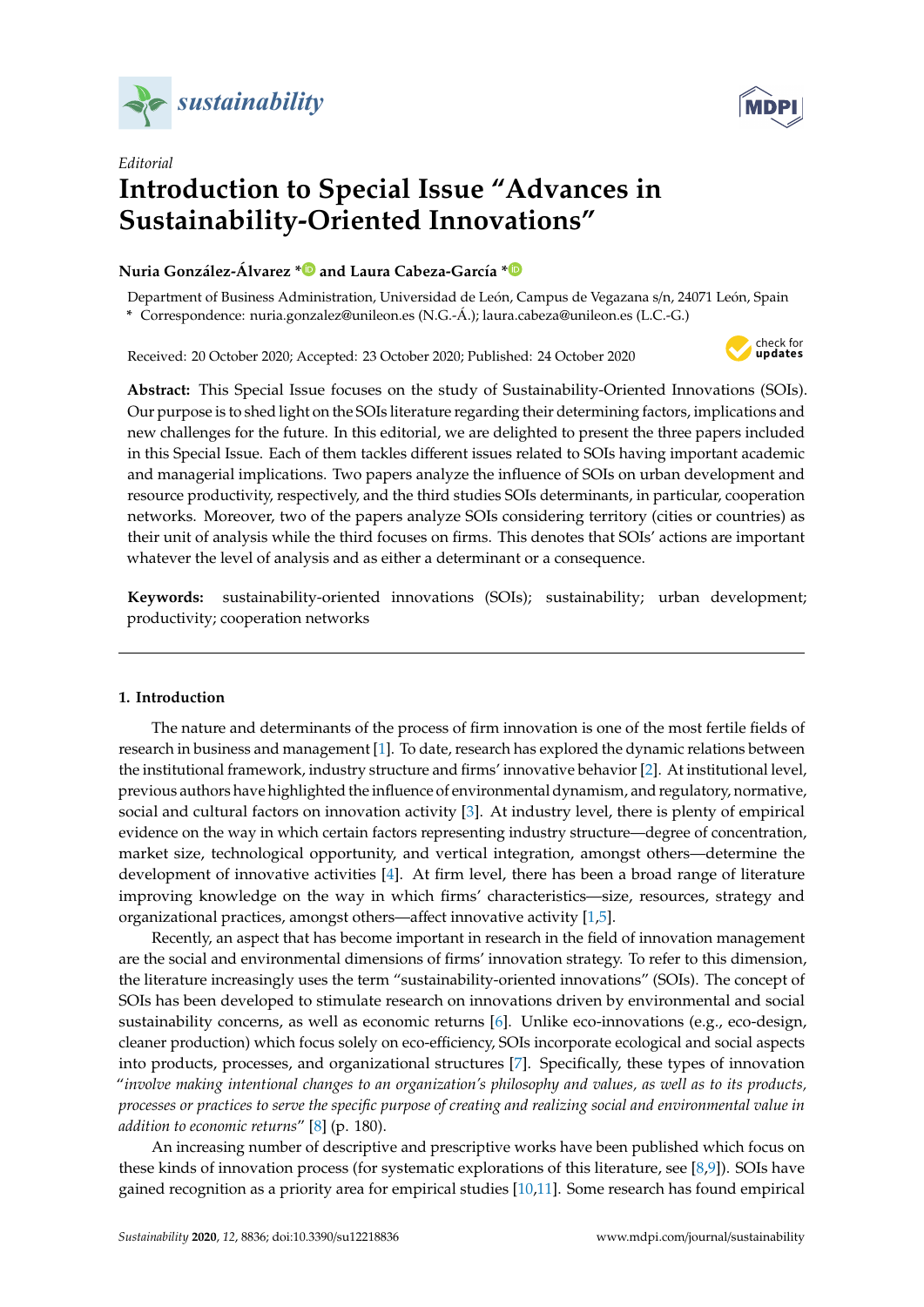evidence of relations between SOIs and dynamic capabilities [\[11\]](#page-4-2), stakeholder engagement [\[12\]](#page-4-3), product development [\[13\]](#page-4-4) and sustainability performance [\[14\]](#page-4-5), among others.

However, a critical reading of previous literature relating to environmental management, sustainability and innovation reveals that what is known about SOIs is deficient [\[8\]](#page-3-7). For example, within the existing literature it is still uncertain precisely what sustainability means or how it can be achieved. There is a variety of conceptualizations [\[15,](#page-4-6)[16\]](#page-4-7) as well as a confusing array of labels applied to aspects of the phenomenon, including, among others: corporate social responsibility; green innovation, eco-innovation or ecological innovation; social environmental management; and responsible innovation [\[17,](#page-4-8)[18\]](#page-4-9). Moreover, previous studies tend to treat sustainability dichotomously (sustainable/not sustainable) and often overlook the social dimension of SOIs [\[9\]](#page-4-0). Scholars have also identified specific firm capabilities for sustainable innovation [\[19\]](#page-4-10). According to Zollo et al. [\[20\]](#page-4-11), these capabilities are not unlike other firm capabilities for innovation; the difference lies in how firms try to develop such capabilities to adopt inclusive, sustainable and multi-stakeholder models. The literature on SOIs is growing, but we do not yet have a full picture on the connection between firm capabilities, SOIs and the evolution towards sustainable business [\[11\]](#page-4-2).

The purpose of this Special Issue is to present evidence on SOIs from two different viewpoints: new factors and capabilities that may explain the development of SOIs and the implications of these social and innovation actions; addressing the deficiencies highlighted in the previous literature. Improving current knowledge about SOIs and their determinants and consequences is important for academics, policy makers and society as a whole.

#### **2. Overview of the Contributions to the Special Issue**

We are delighted to present the three papers finally included in this issue that successfully negotiated the standard Sustainability review process. While they are quite diverse in terms of topics, theoretical perspectives, fields/disciplines and methodologies, they also relate to one or more of the themes we identified above.

The first paper, "Cooperation networks as a driver of sustainability-oriented innovation" by Alberto Melane-Lavado and Agustín Álvarez-Herranz, attempts to shed light on the possible network differences for companies that, with and without foreign direct inversion (FDI), are looking to undertake SOIs. It focuses on the knowledge framework and geographical scope stemming from cooperation that lead to successful sustainable developments. It includes three research questions: (1) Does participating in cooperation networks encourage companies to carry out SOIs? (2) Will network diversity have a differential impact on SOIs? (3) Can better SOI performance for companies with FDI be associated with greater absorptive capacity as compared with their national counterparts? On the basis of these three questions, the authors formulate three hypotheses that are tested in a panel data sample of Spanish firms for the period 2009–2016. This paper provides considerable evidence that cooperative development through cooperation networks including diverse external stakeholders has positive effects on SOIs. The network links of companies with FDI also have a differential impact on SOIs because cooperative development is undertaken through European and global cooperation networks, while their national counterparts use a national cooperation network. Moreover, to integrate sustainability, a high absorptive capacity is required. Similarly, the capacity of companies with FDI to obtain knowledge on a global level and better manage heterogeneous partnerships with improved SOI performance is a result of having highly qualified human capital, which has developed multicultural skills and interacted across borders, and of the better practices and organizational methods typically found in other countries. From a theoretical perspective, this is a pioneering study, in that it offers a review of the literature with the aim of integrating sustainable innovation concepts, FDI, cooperation networks, and absorptive capacity.

The second paper, "Artificial intelligence in the urban environment: Smart cities as models for developing innovation and sustainability" by Anabel Ortega-Fernández, Rodrigo Martín-Rojas and Víctor Jesús García-Morales, starts from the idea that innovation is key to achieving sustainable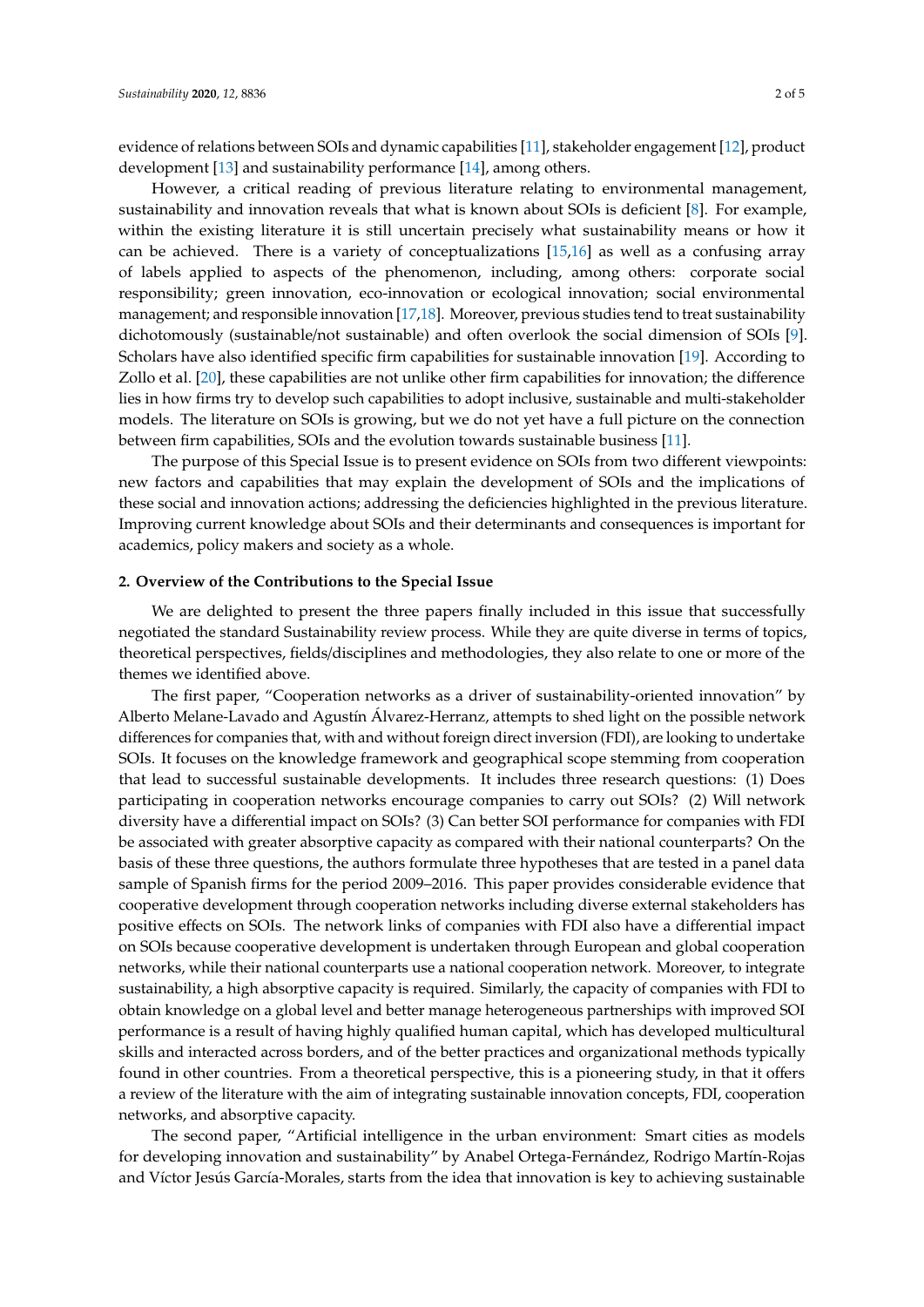cities. Specifically, it analyzes different models of Smart Cities implemented in Spain (e.g., Madrid, Barcelona, Valencia, Malaga, and Santander), contrasting them with the specific case of one city that is not yet a Smart City (Granada) to discuss strategic technological actions to be implemented in different topical areas of action. Firstly, it presents real problems that large cities are suffering today such as overpopulation, pollution, new illnesses, and squandering of resources (greater expenditure on energy consumption). It then analyzes the minimum factors needed to transform a conventional city into a Smart City: economic competitiveness, quality of life, sustainability, and mobility. Based on these dimensions, the authors formed the notion of Smart City and formulated five research questions. To answer each of these questions, the paper analyzes the different factors that determine the position of an average European city, taking the case of Granada as a reference and target city for transformation into a Smart City. To evaluate the degree to which a city fulfills the requirements to be a Smart City, they use 42 of 46 indicators of the International Standards Organization (ISO), ISO 37120. The analysis shows Granada's deficiencies in the scores for digital government, accessibility, public transport efficiency, and mobility, among others. Finally, the data obtained demonstrate the need for an integrated dashboard with different proposals in the strategic areas analyzed in order to achieve the transformation of conventional cities into Smart Cities.

The third paper, "Sustainable consumption and production: Exploring the links with resources productivity in the EU-28" by Gustavo Pineiro-Villaverde and María Teresa García-Álvarez, aims to identify fundamental constructs that define sustainable consumption and production (SCP) in the European Union (EU), links with resource productivity, and the role of governments and companies in improvement through investment on research, development and innovation. In particular, it analyzes the effect of the circular economy and of SCP patterns on resource productivity as one of the main traditional indicators for achieving SDG 12 (Responsible Consumption and Production in the EU). A principal component factor analysis is first carried out to identify the constructs considered as actions or innovations with a social and sustainable perspective. The regression analysis performed for a sample of EU-28 countries in the period 2001–2018 suggests that only two factors (circular economy and resource consumption) have a positive and significant impact on resource productivity. The results obtained in this paper have a number of implications for policies aiming to achieve the sustainable development goals. It seems to be essential that the public administration, industries, and homes make a decisive commitment to the development of circular economy practices, that is, recycling and reuse. The final effect would be a reduction in imports of raw materials and in waste generated that cannot be incorporated back into the production chain. These results imply that governments and firms should increase their investment in research, development and innovation, focusing specifically circular economy practices, since these are supported in part by continuous technological improvement of processes, from design to manufacturing and ultimate recovery of materials.

The three papers have in common the central concept analyzed, that is, the importance of carrying out innovative, sustainable and social actions. However, they differ in their level of analysis and focus: the first one is an analysis at firm level with SOIs as the dependent variable, while the other two are at macro level—cities and countries—with SOIs as the explanatory variable. The first paper studies one of the determining factors of SOI development, that is, cooperation networks. The other two focus on the implications of developing innovative, sustainable and social actions in cities and countries.

#### **3. Challenges for Future Research**

Prior research suggests that the organization's philosophical mindset and behavior regarding innovation are critical factors in the management of SOIs [\[21\]](#page-4-12). SOIs are rendered uniquely complex by the requirement to integrate diverse economic, social and environmental considerations. This makes them an information and learning challenge which requires both new knowledge and knowledge management [\[8\]](#page-3-7). Improving knowledge about the mechanisms or factors that encourage the development of SOIs can be beneficial for both firms and society [\[22\]](#page-4-13).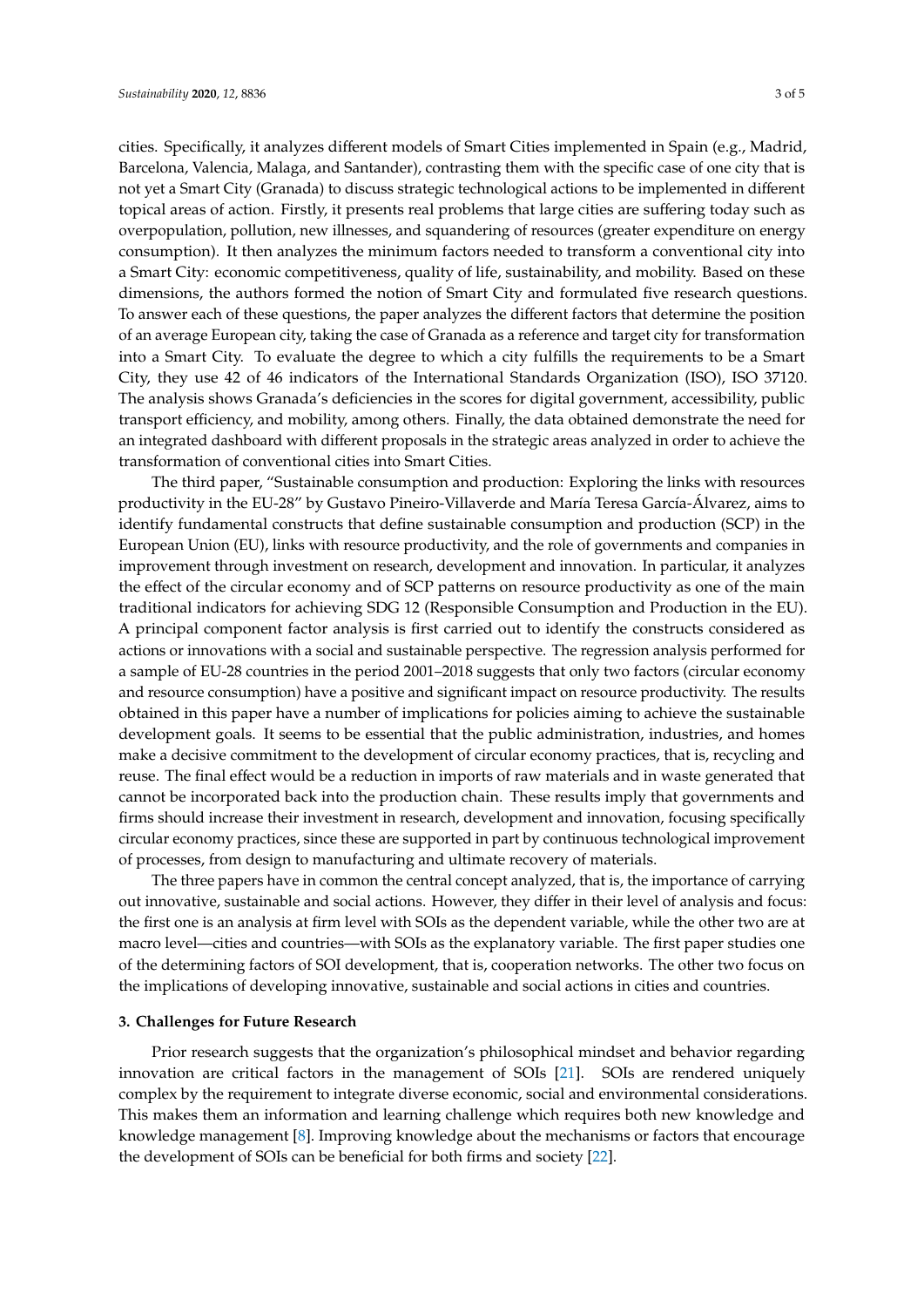SOIs, as well as traditional economic innovations, are embedded in a larger innovation system and are therefore influenced by a multitude of factors including firm creativity [\[13\]](#page-4-4), alliance capabilities [\[23\]](#page-4-14), technological progress and market forces (e.g., customer demand) [\[24\]](#page-4-15), government regulations (e.g., environmental protection acts and subsidies) [\[25\]](#page-4-16), and the activities of non-governmental organizations, societal initiatives and the media [\[26\]](#page-4-17). Exploring in depth the specific determining factors of SOIs (as in the first paper of this Special Issue) opens the door to future research.

In addition, another trend of literature has analyzed how SOIs may affect firm behavior. The development of SOIs aims to improve firms' eco-efficiency [\[14\]](#page-4-5). It has been stated that firms may be able to improve their competitive position by "creating shared value" [\[27\]](#page-4-18). SOIs can also contribute to a higher level, that is, to technological progress [\[10\]](#page-4-1), improved environmental conditions and enhanced wellbeing for society [\[17\]](#page-4-8). In general, SOIs are intended to provide solutions to sustainability issues [\[13\]](#page-4-4). However, the additional consideration of socio-ecological impacts occurring throughout life cycles makes it particularly complicated to predict and assess SOIs effects and, above all, to ensure that these effects will be positive in the long term [\[28\]](#page-4-19). As a consequence, related effects must be thoroughly monitored in order to ensure that SOIs actually do lead to sustainability-related improvements [\[13\]](#page-4-4). Research exploring the possible positive or negative effects of SOIs is still needed, and we thus call for further research into this matter, in line with the second and third papers of this Special Issue.

Finally, understanding how policy, government and institutions can encourage and support innovative companies is fundamental, as this will help to find innovative ways to address environmental, social and economic sustainability challenges, and to set up beneficial collaborative partnerships between business, government, universities and users [\[29\]](#page-4-20). Therefore, collaboration between institutions, firms and consumers for the development of SOIs should constitute another promising line of research in this area.

In closing, we wish to express our appreciation and thanks to the Sustainability Journal for agreeing to host this Special Issue on Advances in Sustainability-Oriented Innovations. We are also very grateful to contributors for their enthusiasm and efforts in producing their papers, despite significant time constraints. Finally, we would like to thank to each paper's reviewers for their careful revisions.

**Author Contributions:** N.G.-Á. and L.C.-G. participated in the writing of this manuscript, including preparation of the original draft and the editing that followed. All authors have read and agreed to the published version of the manuscript.

**Funding:** Ministry of Science and Innovation, Grant/Award Number: PID2019-105140RB-I00.

**Conflicts of Interest:** The authors declare no conflict of interest.

## **References**

- <span id="page-3-0"></span>1. Ahuja, G.; Lambert, C.M.; Tandon, V. Moving beyond Schumpeter. Management research on the determinants of technological innovation. *Acad. Manag. Ann.* **2008**, *2*, 1–98. [\[CrossRef\]](http://dx.doi.org/10.5465/19416520802211446)
- <span id="page-3-1"></span>2. Fagerberg, J.; Verspagen, B. Innovation studies. The emerging structure of a new scientific field. *Res. Policy* **2009**, *38*, 218–233. [\[CrossRef\]](http://dx.doi.org/10.1016/j.respol.2008.12.006)
- <span id="page-3-2"></span>3. Mueller, V.; Rosenbusch, N.; Bausch, A. Success patterns of exploratory and exploitative innovation: A meta-analysis of the influence of institutional factors. *J. Manag.* **2013**, *39*, 1606–1636. [\[CrossRef\]](http://dx.doi.org/10.1177/0149206313484516)
- <span id="page-3-3"></span>4. Cohen, W.M. Fifty years of empirical studies of innovative activity and performance. In *Handbook of the Economics of Innovation*; Bronwyn, H.H., Nathan, R., Eds.; North Holland: London, UK, 2010; pp. 129–213.
- <span id="page-3-4"></span>5. Martin, B.R. The evolution of science policy and innovation studies. *Res. Policy* **2012**, *41*, 1219–1239. [\[CrossRef\]](http://dx.doi.org/10.1016/j.respol.2012.03.012)
- <span id="page-3-5"></span>6. Jay, J.; Gerard, M. Accelerating the theory and practice of sustainability oriented innovation. *MIT Sloan Res.* **2015**, 5148-15. [\[CrossRef\]](http://dx.doi.org/10.2139/ssrn.2629683)
- <span id="page-3-6"></span>7. Klewitz, J.; Hansen, E.G. Sustainability-oriented innovation for SMEs: A systematic review. *J. Clean. Prod.* **2014**, *65*, 57–75. [\[CrossRef\]](http://dx.doi.org/10.1016/j.jclepro.2013.07.017)
- <span id="page-3-7"></span>8. Adams, R.; Jeanrenaud, S.; Bessant, J.; Denyer, D.; Overy, P. Sustainability-oriented innovation: A systematic review. *Int. J. Manag. Rev.* **2016**, *18*, 180–205. [\[CrossRef\]](http://dx.doi.org/10.1111/ijmr.12068)